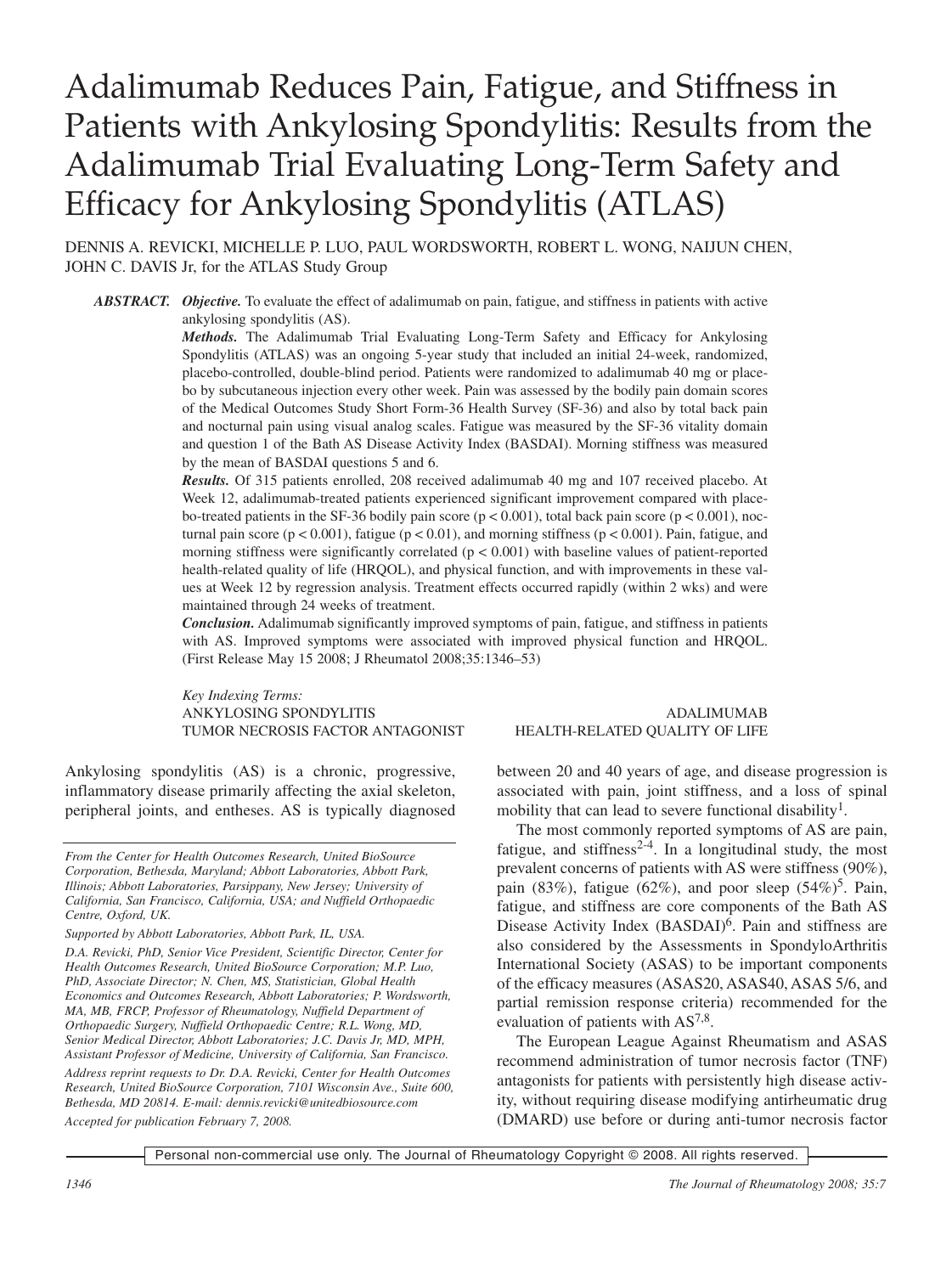(TNF) treatment 9. Of the 3 TNF antagonist agents available for the treatment of AS — adalimumab, etanercept, and infliximab — adalimumab is the only fully-human anti-TNF monoclonal antibody. The Adalimumab Trial Evaluating Long-Term Efficacy and Safety for Ankylosing Spondylitis (ATLAS) demonstrated that adalimumab was well-tolerated and efficacious in treating patients with  $AS<sup>10</sup>$ . ATLAS also demonstrated that adalimumab significantly improves both health-related quality of life (HRQOL) and physical function in patients with  $AS<sup>11</sup>$ .

Our objective was to evaluate the effect of adalimumab on pain, fatigue, and morning stiffness and to evaluate the relationship between these symptoms and overall HRQOL and physical function in patients with AS who participated in ATLAS.

#### **MATERIALS AND METHODS**

*Patients and study design.* ATLAS was a multicenter, randomized, doubleblind, placebo-controlled, Phase III study designed to demonstrate the safety and efficacy of adalimumab in patients with active AS (ClinicalTrials.gov NCT00085644). Complete methodologic details of ATLAS have been published<sup>10</sup>. Patients who were at least 18 years of age were recruited from 43 sites (21 in the United States and 22 in Europe). Eligibility criteria included a diagnosis of AS according to the modified New York criteria<sup>12</sup> and an inadequate response or intolerance to at least 1 nonsteroidal antiinflammatory drug (NSAID). Patients for whom 1 or more DMARD had failed were also allowed to participate. Patients were randomized in a 2:1 ratio to receive either adalimumab 40 mg or placebo subcutaneously every other week for 24 weeks (Abbott Laboratories, Abbott Park, IL, USA). Participants who did not achieve at least a 20% response according to the ASAS criteria for improvement (ASAS20) at Weeks 12, 16, or 20 were eligible to receive open-label treatment with adalimumab 40 mg every other week. After Week 24, patients were treated with adalimumab in an open-label extension period for up to 5 years.

*Patient-reported outcome (PRO) measures.* Total back pain: The total back pain measure assessed the amount of back pain at any time during the previous week. Total back pain was scored by patients on a 0–100-mm visual analog scale (VAS).

Nocturnal pain: The nocturnal pain measure assessed the amount of back pain at night during the past week. Nocturnal pain was scored by patients on a 0–100-mm VAS.

Medical Outcomes Study Short Form-36 Health Survey (SF-36): The SF-36 is a generic health status instrument developed for use in primary care settings and chronic disease populations<sup>13</sup>. The SF-36 consists of the following 8 domains: physical function, bodily pain, role limitations–physical, general health, vitality, social function, role limitations–emotional, and mental health. In ATLAS, the bodily pain domain was used to evaluate overall pain and the vitality domain (which includes energy level and fatigue) was used to evaluate overall fatigue. All domains assessed by the SF-36 questionnaire require patients to consider a 4-week recall period. Each domain score ranges from 0 to 100, with higher scores reflecting better health status. The SF-36 domain scores have excellent reliability and good construct validity across the general population in the US and across many chronic disease populations<sup>13,14</sup>, including patients with  $AS^{15-19}$ . A difference of 5 to 10 points in an SF-36 domain score is considered the minimum clinically important difference<sup>20</sup>.

Bath AS Disease Activity Index (BASDAI): The BASDAI is a construct index using patient-reported measures of disease activity in AS. These include measures of severity of fatigue, spinal and peripheral joint pain, localized tenderness, and morning stiffness (both qualitative and quantitative responses are required)<sup>6</sup>. Fatigue was evaluated on a 0-10-cm VAS using question 1 of the BASDAI questionnaire, "How would you describe the overall level of fatigue/tiredness you have?". Morning stiffness (both intensity and duration) was scored as the mean of BASDAI questions 5 and 6, which are reported by the patient on a 0–10-cm VAS. Question 5 of the BASDAI, "How would you describe the overall level of morning stiffness you have had from the time you wake up?", was assessed on a range from none to very severe. Question 6, "How long does your morning stiffness last from the time you wake up?", was assessed on an hourly scale from 0 to 2 or more hours.

Bath AS Functional Index (BASFI): The original BASFI used a VAS in which the final score was the mean of 10 questions related to daily activities; each question was answered using a 0–10-cm VAS, where 0 indicated that the activity was performed without difficulty and 10 indicated that the activity was impossible to perform<sup>21</sup>. In our study, the BASFI score was assessed using a 0 to 10 scale.

AS Quality-of-Life Questionnaire (ASQOL): The ASQOL is a needsbased disease-specific instrument designed to measure HRQOL in patients with AS<sup>22</sup>. Patients answer yes or no to 18 items that assess the current effect of AS on their HRQOL.

Schedule of assessments: Total back pain, nocturnal pain, BASDAI measures of fatigue and morning stiffness, and BASFI were assessed at baseline and at Weeks 2, 4, 8, 12, 16, 20, and 24. The SF-36 and ASQOL were completed at baseline and at Weeks 12 and 24.

*Statistical analysis.* Efficacy analyses of the pain, fatigue, and morning stiffness endpoints were performed on the intention-to-treat population, defined as all randomized patients who received at least 1 dose of the study medication. Mean changes in continuous variables from baseline to Weeks 12 and 24 were compared for adalimumab and placebo treatment groups using analysis of covariance (ANCOVA). Each ANCOVA model included a factor for treatment and was adjusted for baseline. For analyses of continuous variables, the last observation was carried forward to record patient data for those who missed an assessment or elected to enter open-label treatment before Week 24.

Regression analyses were used to determine the cross-sectional relationship between measures of patient-reported pain, fatigue, and stiffness and overall HRQOL (measured by ASQOL) and physical function (measured by BASFI). Three regression models were specified using baseline scores. Model 1 included selected demographic (age, sex) and clinical variables (duration of AS, physician's global assessment of disease activity). Pain, fatigue, and stiffness measures were added to Models 2 and 3, using total back pain, BASDAI fatigue, and BASDAI stiffness scores for Model 2 and using SF-36 bodily pain domain, SF-36 vitality domain, and BAS-DAI stiffness scores for Model 3. The regression analysis substituting SF-36 bodily pain and vitality scores for back pain and BASDAI scores was designed to determine the generalizability of these findings to multi-item pain- and fatigue-related scales.

Similar models were used to determine the association between the changes from baseline to Week 12 in measures of pain, fatigue, and stiffness symptoms and also the changes from baseline to Week 12 in measures of overall HRQOL, function, and physician-assessed disease activity.

## **RESULTS**

*Patients.* A total of 315 patients with active AS participated in ATLAS; 208 were randomized to receive adalimumab and 107, to receive placebo. Most patients were Caucasian (95.6%), male (74.9%), and positive for the HLA-B27 allele (78.7%). The average age was 42.2 years, and mean disease duration was 10.6 years. The 12-week, double-blind study period was completed by 98.1% of adalimumab-treated patients and 96.3% of placebo-treated patients. By Week 24, 94.0% of randomized patients remained in the study.

*Baseline assessments.* Baseline demographic and clinical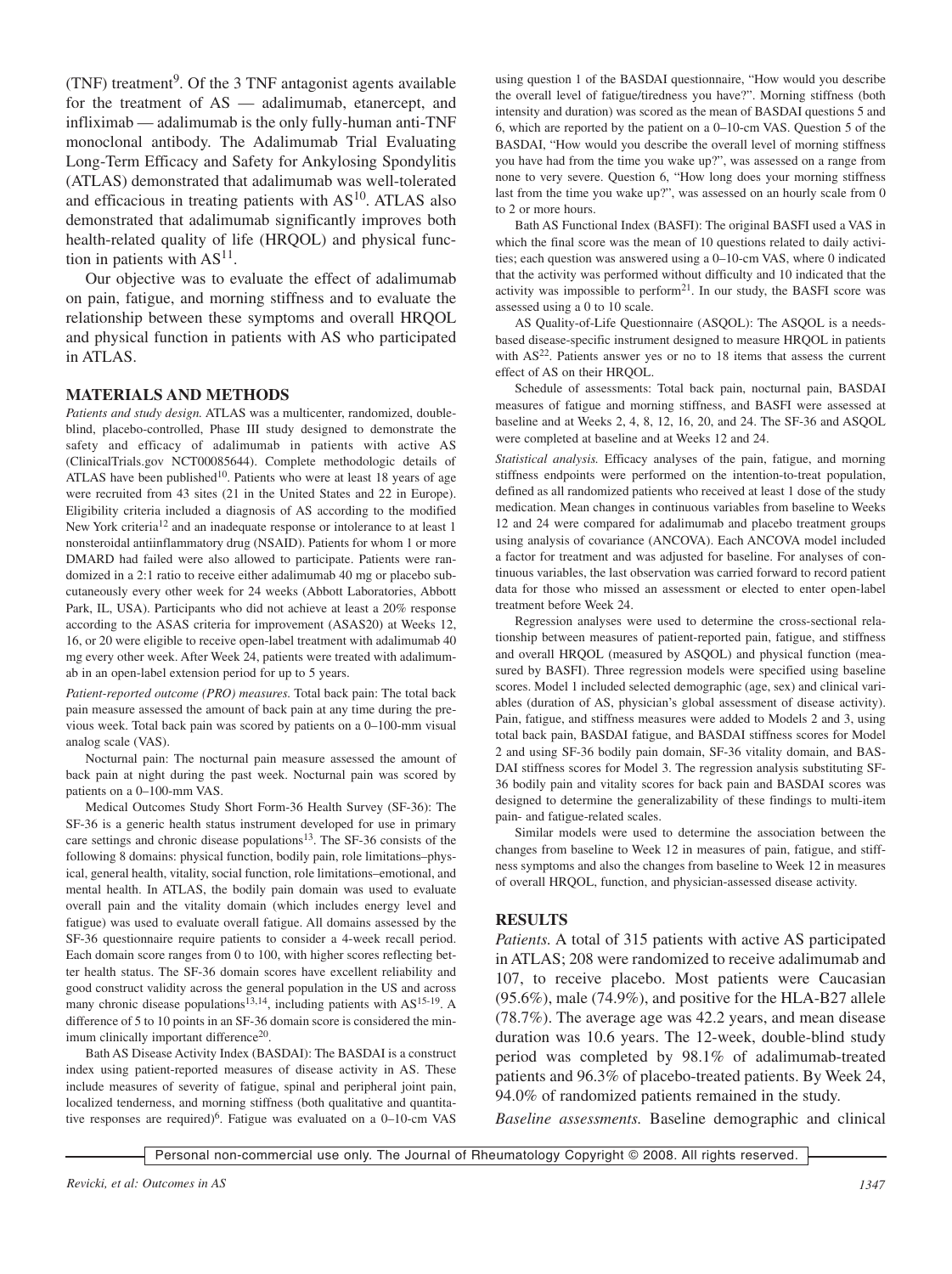characteristics were similar between treatment groups, and there were no statistically significant differences in mean baseline pain, fatigue, or morning stiffness scores (Table 1). A summary of baseline SF-36 scale scores for all patients in ATLAS is presented in Figure 1.

*Efficacy results.* Mean changes from baseline to Weeks 12 and 24 in pain, fatigue, and stiffness scores for both adalimumab- and placebo-treated patients are summarized in Table 2.

Pain assessments: Rapid and statistically significant

*Table 1.* Baseline demographics and clinical characteristics. Except where indicated, all values are mean  $\pm$  standard deviation.

| Characteristic                          |                 | Placebo, Adalimumab 40 mg<br>$n = 107$ Every Other Week,<br>$n = 208$ |
|-----------------------------------------|-----------------|-----------------------------------------------------------------------|
| Age, yrs                                | $43.4 \pm 11.3$ | $41.7 \pm 11.7$                                                       |
| Male, $n$ (%)                           | 79 (73.8)       | 157(75.5)                                                             |
| White, $n$ (%)                          | 99 (92.5)       | 202(97.1)                                                             |
| Body weight, kg                         | $79.8 \pm 18.4$ | $81.9 \pm 17.8$                                                       |
| Disease duration, yrs                   | $10.0 \pm 8.3$  | $11.3 \pm 10.0$                                                       |
| Total back pain, 0-100-mm VAS           | $67.2 \pm 21.5$ | $64.4 \pm 20.9$                                                       |
| Nocturnal pain, 0-100-mm VAS            | $64.6 \pm 24.0$ | $60.7 \pm 23.5$                                                       |
| BASDAI fatigue, 0-10-cm VAS             | $6.7 \pm 1.9$   | $6.5 \pm 2.0$                                                         |
| BASDAI stiffness, 0-10-cm VAS           | $6.7 \pm 1.9$   | $6.7 \pm 2.0$                                                         |
| Short Form-36 bodily pain domain, 0–100 | $29.8 \pm 15.0$ | $31.7 \pm 16.7$                                                       |
| Short Form-36 vitality domain, 0-100    | $34.0 \pm 16.5$ | $32.6 \pm 18.0$                                                       |

BASDAI fatigue was the mean of question 1; BASDAI stiffness was the mean of questions 5 and 6. BASDAI: Bath Ankylosing Spondylitis Disease Activity Index, VAS: visual analog scale.

improvement occurred as early as 2 weeks for adalimumabtreated patients compared with placebo-treated patients for total back pain scores [–19.5 (95% confidence interval [CI]  $-22.3$  to  $-16.7$ ) vs  $-3.3$  (95% CI  $-7.2$  to 0.6)] and nocturnal back pain scores  $[-20.1 (95\% \text{ CI} -23.1 \text{ to } -17.1) \text{ vs } -4.9]$  $(95\% \text{ CI} - 9.1 \text{ to } -0.8)$ ]. By Week 12, the mean total back pain score improved by 27.3 points  $(95\% \text{ CI} - 30.8 \text{ to } -23.9)$ in adalimumab-treated patients compared with 8.4 points (95% CI –13.2 to –3.6) in placebo-treated patients. The mean nocturnal pain score improved by 26.0 points (95% CI  $-29.5$  to  $-22.5$ ) in the adalimumab group compared with 8.0 points (95% CI –12.9 to –3.1) in the placebo group at Week 12. There was also significant improvement in SF-36 bodily pain scores at Week 12 for patients treated with adalimumab compared with placebo  $(19.4 \text{ vs } 6.2; \text{ p} < 0.001)$ . Significant improvements in all 3 pain measures were sustained through Week 24 (Table 2).

Fatigue assessments: After 2 weeks of treatment, adalimumab-treated patients reported significant improvement in fatigue compared with placebo-treated patients (BASDAI fatigue,  $-1.1$  vs  $-0.3$ ;  $p < 0.001$ ). By Week 12, fatigue scores improved by 2.2 points (95% CI –2.5 to –1.8) in adalimumab-treated patients compared with 0.7 points  $(95\% \text{ CI} - 1.2)$ to –0.2) in placebo-treated patients. The reduction in fatigue as measured by BASDAI question 1 was maintained through Week 24 in the adalimumab group (Table 2). Further, the mean change from baseline to Week 12 in SF-36 vitality scores improved more in the adalimumab group compared with the placebo group (12.9 vs  $6.8$ ;  $p < 0.01$ ), and this mag-



Short Form-36 Domain *Figure 1.* Mean SF-36 Health Survey domain scores for all patients with ankylosing spondylitis (AS) who participated in Adalimumab Trial Evaluating Long-Term Efficacy and Safety for AS (ATLAS).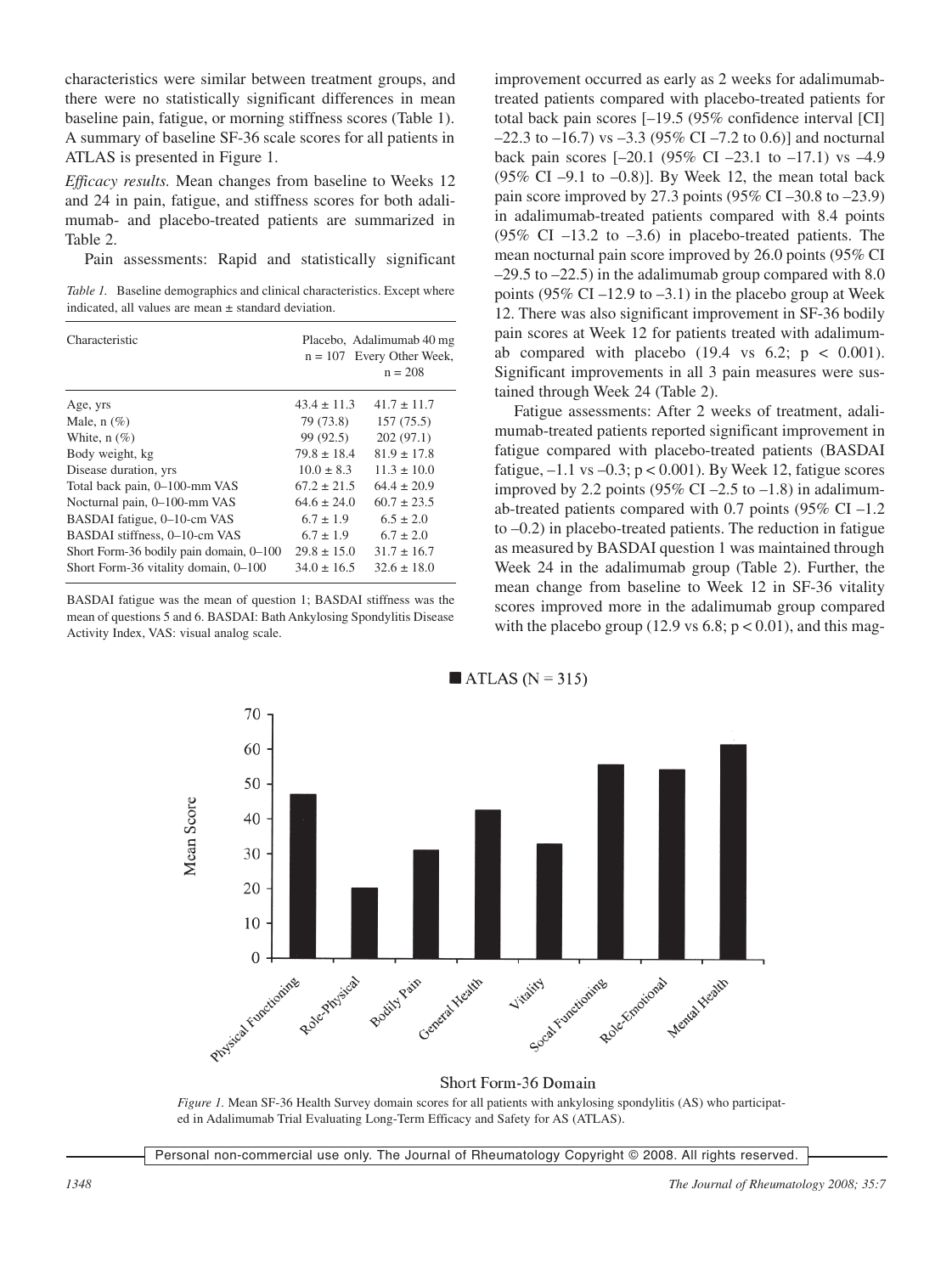*Table 2.* Summary of mean changes from baseline to Week 12 and from baseline to Week 24, by treatment group. All values are the adjusted mean ± SEM.

| Patient-Reported<br>Outcome Measure | Baseline to Week 12<br>Placebo, Adalimumab,<br>$n = 107$<br>$n = 208$ | p       | Baseline to Week 24<br>Placebo, Adalimumab,<br>$n = 107$<br>$n = 208$ | p            |
|-------------------------------------|-----------------------------------------------------------------------|---------|-----------------------------------------------------------------------|--------------|
| Pain assessment                     |                                                                       |         |                                                                       |              |
| Total back pain                     | $-8.4 \pm 2.4$ $-27.3 \pm 1.8$                                        | < 0.001 | $-8.9 \pm 2.5$ $-27.7 \pm 1.8$                                        | < 0.001      |
| Nocturnal pain                      | $-8.0 \pm 2.5$ $-26.0 \pm 1.8$                                        | < 0.001 | $-27.3 \pm 1.9$<br>$-8.7 \pm 2.6$                                     | < 0.001      |
| SF-36 bodily pain domain            | $6.2 \pm 2.0$<br>$19.4 \pm 1.4$                                       | < 0.001 | $20.7 \pm 1.5$<br>$6.7 \pm 2.0$                                       | < 0.001      |
| Fatigue assessment                  |                                                                       |         |                                                                       |              |
| <b>BASDAI</b> fatigue               | $-2.2 \pm 0.2$<br>$-0.7 \pm 0.3$                                      | < 0.001 | $-2.4 \pm 0.2$<br>$-0.6 \pm 0.3$                                      | ${}_{0.001}$ |
| SF-36 vitality domain               | $12.9 \pm 1.3$<br>$6.8 \pm 1.8$                                       | 0.005   | $14.5 \pm 1.3$<br>$5.9 \pm 1.9$                                       | < 0.001      |
| Stiffness assessment                |                                                                       |         |                                                                       |              |
| <b>BASDAI</b> stiffness             | $-3.0 \pm 0.2$<br>$-1.2 \pm 0.2$                                      | < 0.001 | $-3.1 \pm 0.2$<br>$-1.1 \pm 0.3$                                      | < 0.001      |

p values are a comparison between placebo and adalimumab treatment groups of the means from analysis of covariance with treatment and baseline values as covariates. BASDAI: Bath Ankylosing Spondylitis Disease Activity Index, SF-36: Short-Form 36 Health Survey.

nitude of improvement was maintained through Week 24  $(14.5 \text{ vs } 5.9; \text{ p} < 0.001).$ 

Morning stiffness assessments: At Week 12, adalimumab treatment was associated with significantly greater reduction of morning stiffness compared with placebo treatment  $(-3.0 \text{ vs } -1.2; \text{ p} < 0.001)$ . Statistically significant improvements with adalimumab treatment were measured as early as Week 2 (–2.0 for adalimumab-treated patients vs –0.6 for placebo-treated patients;  $p < 0.001$ ) and were maintained through Week  $24$  (-3.1 for the adalimumab group vs -1.1) for the placebo group;  $p < 0.001$ ).

*Relationship between patient-reported symptoms and overall physical function and HRQOL.* Results of the cross-sectional regression analyses are summarized in Tables 3 and 4 and results of the longitudinal regression analyses are summarized in Tables 5 and 6. Overall, these analyses indicated a significant association between symptoms of pain, fatigue, and stiffness and measures of patient-reported physical function and HRQOL. In addition, improvement in these 3 symptoms contributed significantly to the improvement in patient-reported physical function and HRQOL.

Physical function: In the cross-sectional regression analysis, the selected demographic and clinical variables explained 27% of the variance in physical function (i.e., BASFI scores; Table 3). The addition of total back pain, BASDAI fatigue, and BASDAI stiffness scores in Model 2

*Table 3.* Association between baseline symptoms of pain, fatigue, and stiffness and patient-reported physical function.

|                                                             | Model 1   |          | Dependent Variable<br><b>BASFI</b> Score<br>Model $2*$ |          | Model $3^{\dagger}$ |          |
|-------------------------------------------------------------|-----------|----------|--------------------------------------------------------|----------|---------------------|----------|
| <b>Independent Variables</b>                                | Estimate  | p        | Estimate                                               | p        | Estimate            | p        |
| Age                                                         | 0.4552    | < 0.0001 | 0.3868                                                 | < 0.0001 | 0.3921              | < 0.0001 |
| Weight                                                      | 0.0617    | 0.0389   | 0.0360                                                 | 0.1709   | 0.0420              | 0.1057   |
| Disease duration                                            | 0.0001    | 0.7479   | 0.0006                                                 | 0.0783   | 0.0005              | 0.1166   |
| <b>Sex</b>                                                  | $-4.9196$ | 0.0688   | $-2.0140$                                              | 0.3997   | $-2.2349$           | 0.3421   |
| Baseline physician global<br>assessment of disease activity | 0.4693    | < 0.0001 | 0.2675                                                 | < 0.0001 | 0.2371              | < 0.0001 |
| Baseline stiffness                                          |           |          | 1.8789                                                 | 0.0009   | 2.0115              | 0.0002   |
| Baseline pain                                               |           |          | 0.2531                                                 | < 0.0001 | $-0.4576$           | < 0.0001 |
| Baseline fatigue                                            |           |          | 1.9113                                                 | 0.0008   | $-0.1380$           | 0.0214   |
| $R^2$                                                       | 0.2696    |          | 0.4462                                                 |          | 0.4733              |          |

\*Model 2 included BASDAI question 1 as the measure of fatigue; total back pain as measure of pain; and the mean of BASDAI questions 5 and 6 as the measure of stiffness. † Model 3 included SF-36 vitality domain as the measure of fatigue; SF-36 bodily pain as the measure of pain; and the mean of BASDAI questions 5 and 6 as the measure of stiffness. BASDAI: Bath Ankylosing Spondylitis Disease Activity Index, BASFI: Bath AS Function Index, SF-36: Short-Form 36 Health Survey.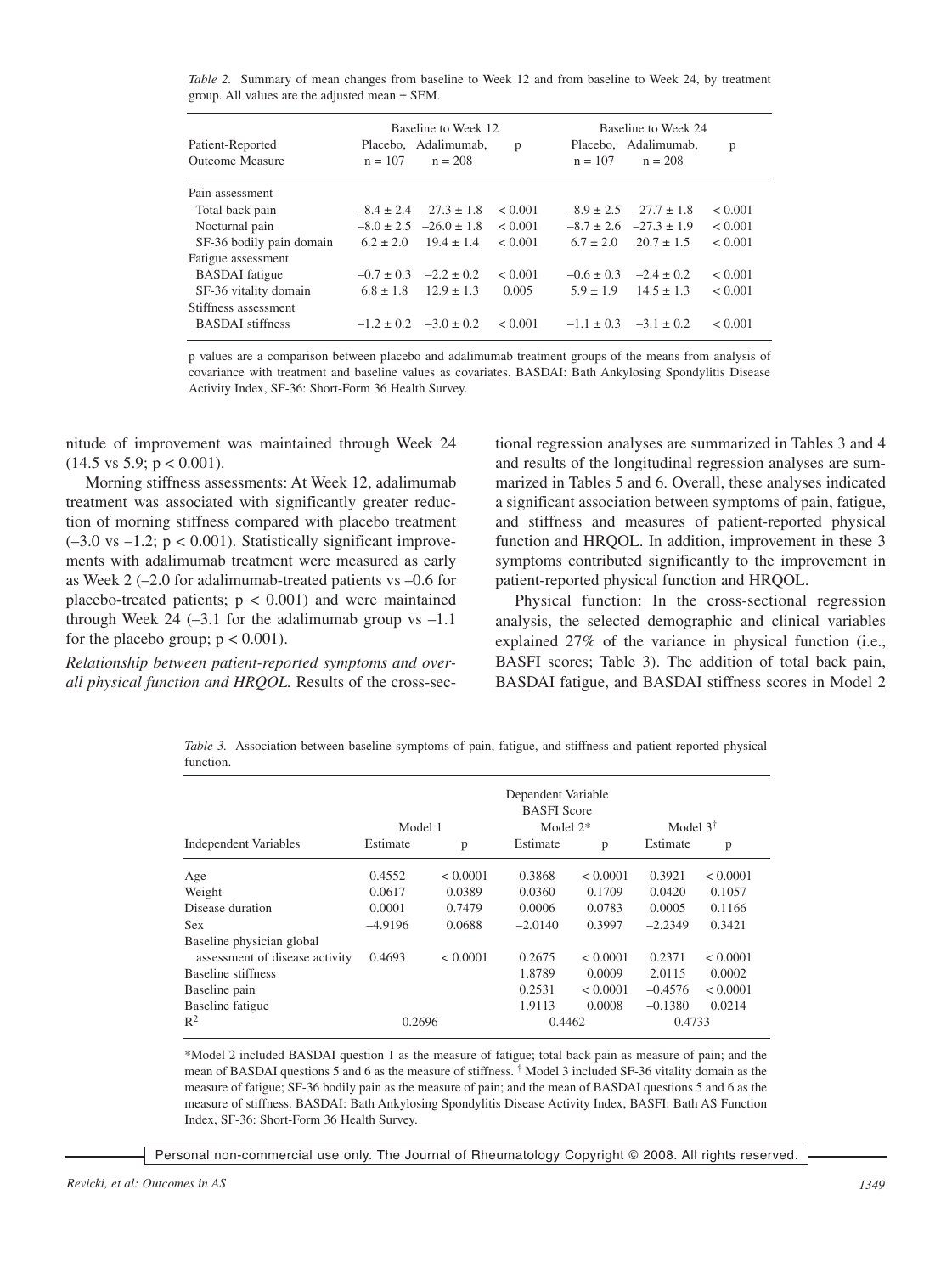*Table 4.* Association between baseline symptoms of pain, fatigue, and stiffness and patient-reported health-related quality of life.

|                                | Dependent Variable<br><b>ASOOL Score</b><br>Model $2*$<br>Model 1 |          |           | Model $3^{\dagger}$ |           |               |
|--------------------------------|-------------------------------------------------------------------|----------|-----------|---------------------|-----------|---------------|
| Independent Variables          | Estimate                                                          | p        | Estimate  | p                   | Estimate  | p             |
| Age                            | 0.0341                                                            | 0.1308   | 0.0245    | 0.2302              | 0.0223    | 0.2044        |
| Weight                         | 0.0075                                                            | 0.2281   | 0.0032    | 0.5609              | 0.0001    | 0.9890        |
| Disease duration               | $-0.0001$                                                         | 0.0893   | $-0.0001$ | 0.4177              | $-0.0001$ | 0.3259        |
| <b>Sex</b>                     | $-1.6918$                                                         | 0.0027   | $-1.0413$ | 0.0404              | $-0.7348$ | 0.0965        |
| Baseline physician global      |                                                                   |          |           |                     |           |               |
| assessment of disease activity | 0.0715                                                            | < 0.0001 | 0.0348    | 0.0030              | 0.0248    | 0.0177        |
| Baseline stiffness             |                                                                   |          | 0.3229    | 0.0069              | 0.2280    | 0.0213        |
| Baseline pain                  |                                                                   |          | 0.0320    | 0.0080              | $-0.0965$ | $\leq 0.0001$ |
| Baseline fatigue               |                                                                   |          | 0.5759    | < 0.0001            | $-0.0817$ | < 0.0001      |
| $R^2$                          | 0.1543                                                            |          | 0.3332    |                     | 0.5021    |               |

\*Model 2 included BASDAI question 1 as the measure of fatigue; total back pain as measure of pain; and the mean of BASDAI questions 5 and 6 as the measure of stiffness. † Model 3 included SF-36 vitality domain as the measure of fatigue; SF-36 bodily pain as the measure of pain; and the mean of BASDAI questions 5 and 6 as the measure of stiffness. ASQOL: Ankylosing Spondylitis Quality-of-Life Questionnaire, BASDAI: Bath AS Disease Activity Index, SF-36: Short-Form 36 Health Survey.

*Table* 5. Association between the change from baseline to Week 12 in symptoms of pain, fatigue, and stiffness and patient-reported physical function.

|                                                             |           | Dependent Variable: Change in BASFI Score<br>From Baseline to Week 12<br>Model $3^{\dagger}$<br>Model 1<br>Model $2*$ |           |          |           |          |
|-------------------------------------------------------------|-----------|-----------------------------------------------------------------------------------------------------------------------|-----------|----------|-----------|----------|
| <b>Independent Variables</b>                                | Estimate  | p                                                                                                                     | Estimate  | p        | Estimate  | p        |
| Age                                                         | 0.1701    | 0.1352                                                                                                                | $-0.1441$ | 0.0572   | $-0.1654$ | 0.0366   |
| Weight                                                      | 0.0221    | 0.4792                                                                                                                | $-0.0055$ | 0.7885   | 0.0018    | 0.9334   |
| Disease duration                                            | $-0.0001$ | 0.7301                                                                                                                | 0.0003    | 0.2902   | 0.0004    | 0.1638   |
| <b>Sex</b>                                                  | $-3.0698$ | 0.2777                                                                                                                | 0.4554    | 0.8040   | $-0.1206$ | 0.9495   |
| Baseline physician global<br>assessment of disease activity | $-0.0237$ | 0.6980                                                                                                                | $-0.0075$ | 0.8497   | 0.0039    | 0.9249   |
| Change in stiffness                                         |           |                                                                                                                       | 1.9780    | < 0.0001 | 2.9593    | < 0.0001 |
| Change in pain                                              |           |                                                                                                                       | 0.2773    | < 0.0001 | $-0.2142$ | < 0.0001 |
| Change in fatigue                                           |           |                                                                                                                       | 1.5909    | < 0.0001 | $-0.2559$ | < 0.0001 |
| $R^2$                                                       | 0.0141    |                                                                                                                       | 0.5941    |          | 0.5594    |          |

\*Model 2 included BASDAI question 1 as the measure of fatigue; total back pain as measure of pain; and the mean of BASDAI questions 5 and 6 as the measure of stiffness. † Model 3 included SF-36 vitality domain as the measure of fatigue; SF-36 bodily pain as the measure of pain; and the mean of BASDAI questions 5 and 6 as the measure of stifness. BASDAI: Bath Ankylosing Spondylitis Disease Activity Index, BASFI: Bath AS Functional Index, SF-36: Short-Form 36 Health Survey.

explained 45% of the variance in physical function; each symptom made a significant contribution to the explanation of variance (all  $p < 0.001$ ). The results for Models 2 and 3 were nearly identical. Switching the pain measure to the SF-36 bodily pain domain and the fatigue measure to the SF-36 vitality domain in Model 3 accounted for 47% of the variance in physical function scores.

In the longitudinal regression analysis, demographic and baseline clinical characteristics accounted for only 1.4% of the variance in baseline to Week 12 changes in BASFI scores (Table 5). Adding the mean changes from baseline to Week 12 in the total back pain, BASDAI fatigue, and BAS-DAI stiffness scores significantly contributed (all  $p \leq$ 0.0001) to the regression model for BASFI change scores and increased the amount of explained variance to 59% (Model 2). For Model 3, changing the measures of pain and fatigue to the SF-36 bodily pain and vitality domain scores increased the amount of explained variance to 56%.

Overall HRQOL: The demographic and clinical measures included in cross-sectional Model 1 explained 15% of the variance in ASQOL scores (Table 4). The addition of total back pain, BASDAI fatigue, and stiffness scores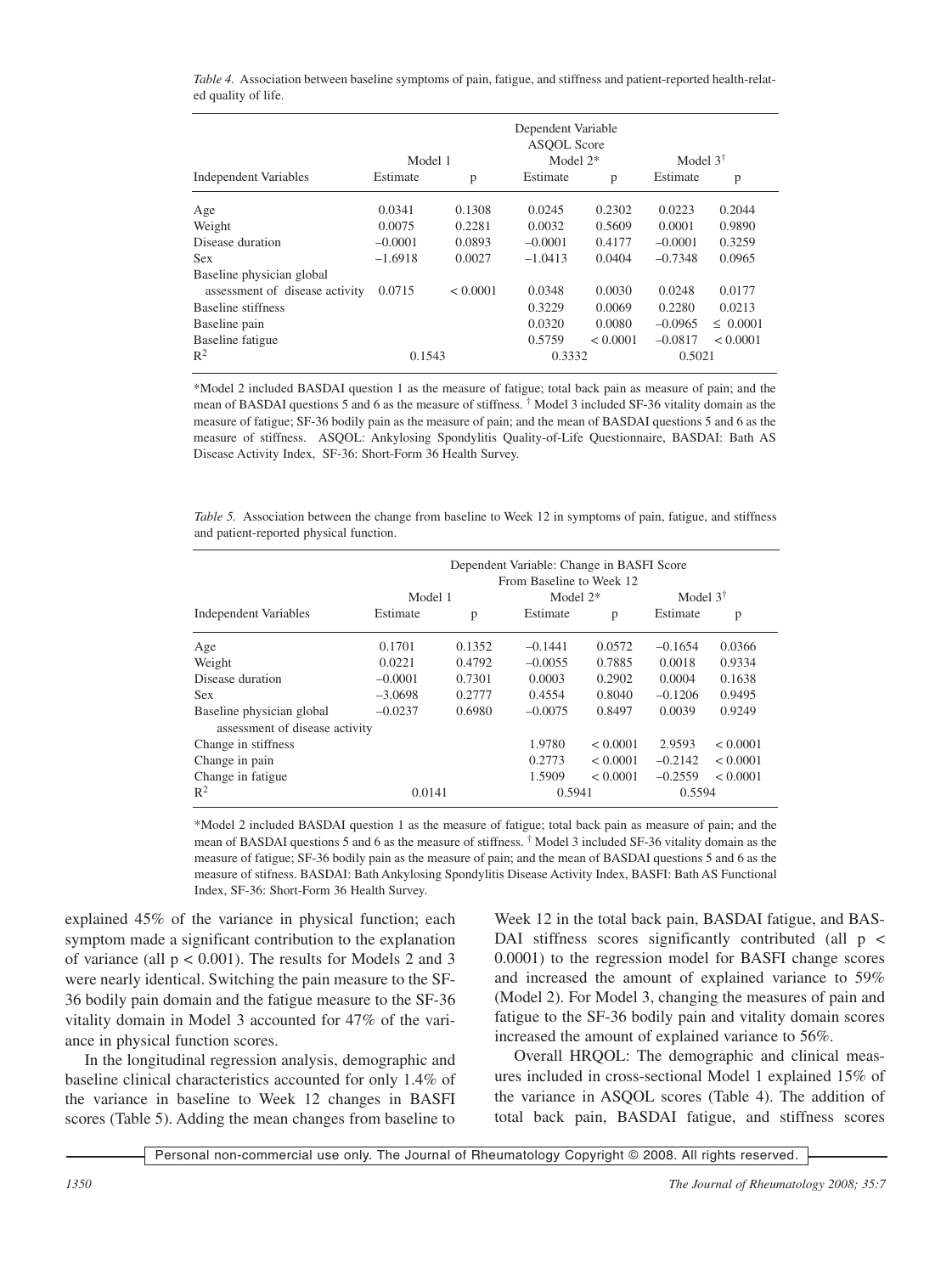*Table 6.* Association between the change from baseline to Week 12 in symptoms of pain, fatigue, and stiffness and patient-reported health-related quality of life.

|                                | Dependent Variable: Change in ASQOL Score<br>From Baseline to Week 12 |        |            |          |                     |          |
|--------------------------------|-----------------------------------------------------------------------|--------|------------|----------|---------------------|----------|
|                                | Model 1                                                               |        | Model $2*$ |          | Model $3^{\dagger}$ |          |
| <b>Independent Variables</b>   | Estimate                                                              | p      | Estimate   | p        | Estimate            | p        |
| Age                            | 0.0611                                                                | 0.0073 | 0.0039     | 0.8177   | $-0.0007$           | 0.9623   |
| Weight                         | $-0.0014$                                                             | 0.8221 | $-0.0065$  | 0.1609   | $-0.0063$           | 0.1278   |
| Disease duration               | $-0.0001$                                                             | 0.3852 | 0.000002   | 0.9709   | 0.00003             | 0.5828   |
| <b>Sex</b>                     | $-0.2078$                                                             | 0.7119 | 0.3502     | 0.3980   | 0.4799              | 0.1966   |
| Baseline physician global      |                                                                       |        |            |          |                     |          |
| assessment of disease activity | $-0.0085$                                                             | 0.4846 | $-0.0080$  | 0.3706   | $-0.0066$           | 0.4185   |
| Change in stiffness            |                                                                       |        | 0.3712     | 0.0001   | 0.3382              | < 0.0001 |
| Change in pain                 |                                                                       |        | 0.0326     | 0.0002   | $-0.0597$           | < 0.0001 |
| Change in fatigue              |                                                                       |        | 0.4347     | < 0.0001 | $-0.0751$           | < 0.0001 |
| $R^2$                          | 0.0256                                                                |        | 0.4867     |          | 0.5899              |          |

\*Model 2 included BASDAI question 1 as the measure of fatigue; total back pain as measure of pain; and the mean of BASDAI questions 5 and 6 as the measure of stiffness. † Model 3 included SF-36 vitality domain as the measure of fatigue; SF-36 bodily pain as the measure of pain; and the mean of BASDAI questions 5 and 6 as the measure of stiffness. ASQOL: Ankylosing Spondylitis Quality-of-Life Questionnaire, BASDAI: Bath AS Disease Activity Index, SF-36: Short-Form 36 Health Survey.

increased the amount of explained variance in ASQOL scores to 33% (Model 2), and the inclusion of the SF-36 bodily pain and vitality and BASDAI stiffness scores increased the amount of explained variance to 50% (Model 3). The different patient-rated pain, fatigue, and stiffness scores all significantly contributed to these regression models (all  $p < 0.03$ ).

The longitudinal regression models for ASQOL scores also demonstrated the significant associations between changes in pain, fatigue, and stiffness scores (all  $p < 0.0003$ ) and changes in overall HRQOL (Table 6). In Model 2, the addition of the 3 symptom measures increased the variance explained to 49%, and in Model 3, the variance explained in changes in ASQOL scores was increased to 59%.

## **DISCUSSION**

ATLAS demonstrated that adalimumab was well tolerated in patients with AS and improved clinical signs and symptoms, mobility, and C-reactive protein concentrations<sup>10</sup>. Improvements in overall physical function and HRQOL were significantly greater for adalimumab- versus placebotreated patients at Week 12, and these improvements were maintained throughout the  $24$ -week study period<sup>11</sup>. Our analysis demonstrated that adalimumab therapy significantly improved PRO measures of pain, fatigue, and stiffness in patients with active AS.

Active AS severely reduces  $HROOL<sup>17</sup>$ . Patients with AS experience chronic pain and stiffness, which in turn limits their abilities to perform various activities of daily living<sup>17</sup>. Fatigue, defined as an enduring, subjective sensation of generalized tiredness or exhaustion, has also been increasingly recognized as an important outcome measure in AS3,5,23-25.

adalimumab and placebo treatments on measures of pain, stiffness, and fatigue. After 12 and 24 weeks of treatment, the adalimumab group reported significant improvements in PRO measures for total back pain, nocturnal pain, and SF-36 bodily pain domain scores compared with the placebo group. Fatigue, as measured by both BASDAI fatigue and SF-36 vitality domain scores, and stiffness also improved significantly in the adalimumab-treated group compared with the placebo-treated group. Symptom improvement occurred early in the course of treatment. Further, the improvement in pain and fatigue as measured by the SF-36 bodily pain and vitality domain scores exceeded the 5 to 10 points required to attain a minimum important difference, suggesting that adalimumab treatment results in clinically meaningful improvement in patients with AS.

Regression analysis indicated a significant association between the symptoms of pain, fatigue, and stiffness and PRO measures of overall HRQOL and physical function at baseline. Improvement in these 3 symptoms contributed significantly to the improvement of overall HRQOL and physical function. These results are consistent with other studies indicating that symptoms of pain, fatigue, and stiffness are the most troubling to patients and are significantly associated with reduced HRQOL and functioning in patients with AS<sup>26</sup>. Our results also suggest that treatment with adalimumab has a clinically important effect from the patient's perspective.

The clinical benefit of TNF antagonists for the treatment of AS has been well established<sup>27-30</sup>. Several placebo-controlled trials have demonstrated the significant and sustained efficacy of TNF blockade in improvement in symptoms, function, and HRQOL in patients with AS<sup>8,11,17,27,28,31</sup>. However, ATLAS is the first study to specifically identify

In this report, there were significant differences between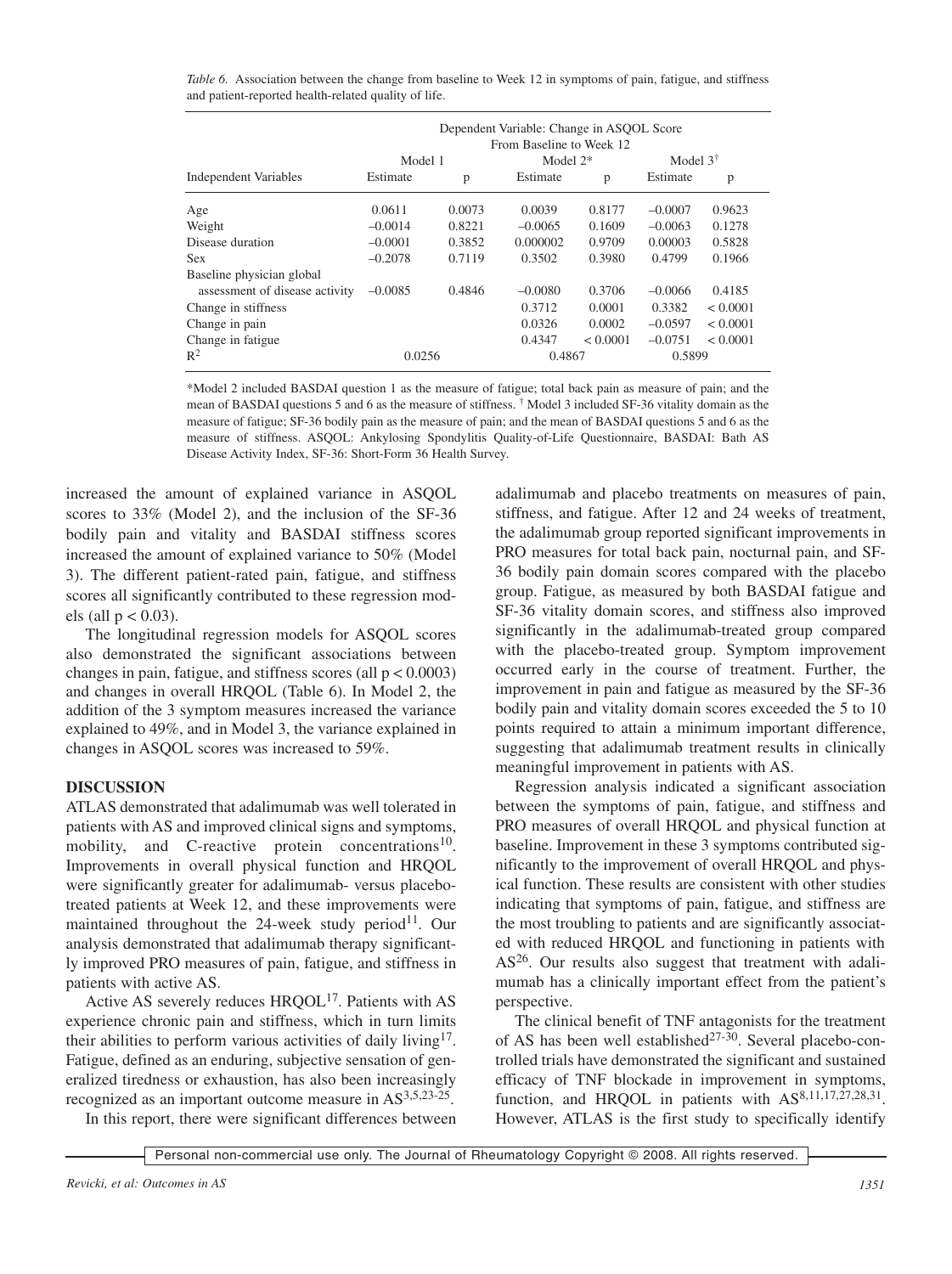the effect of anti-TNF treatment (adalimumab) on the 3 major concerns (i.e., pain, fatigue, and stiffness) of patients with  $AS<sup>32</sup>$ . Our findings complement and extend the reported clinical benefits of TNF antagonist treatment for patients with AS<sup>11,16,27,29,30</sup>.

There are a few limitations associated with the HRQOL assessments in our study. A substantial percentage of randomly assigned patients entered therapy with open-label adalimumab after 12 weeks. Last-observation-carried-forward analysis was used, but large numbers of patients discontinuing randomized study treatment may have compromised interpretation of results after the 12-week visit. Endpoints were also based on PRO, and it is unknown whether expectations for improvements in clinical and functional outcomes influenced results. However, the validity of clinical criteria-based PRO, specifically BASDAI and BASFI, has been established $32$ .

This is the first study to specifically identify the effect of adalimumab treatment on the leading causes of disability and discomfort in patients with AS, including pain, fatigue, and stiffness. Adalimumab treatment resulted in statistically significant and clinically meaningful improvements in measures of pain, fatigue, and stiffness in patients with AS. These symptom improvements were associated with significant improvements in overall HRQOL and physical function.

## **ACKNOWLEDGMENT**

We thank Joseph J. Chmiel, PhD, for his assistance with the statistical analyses; Hartmut Kupper, MD, for his efforts in coordinating ATLAS; and Dana L. Randall, MS, PharmD, and Tracey Fine, MS, ELS, for editing the manuscript. We also thank all members of the ATLAS Study Group: Charles Birbara, MD: Clinical Pharmacology Study Group, Worcester, Massachusetts; Michael Borofsky, MD: Arthritis and Osteoporosis Center, Clinical Research Center of Reading, West Reading, Pennsylvania; Johan Bratt, MD: Karolinska University Hospital, Karolinska, Sweden; Jürgen Braun, MD: University Medical Center Ruhrgebiet, Herne, Germany; Maxime Breban, MD: Hôpital Ambroise Paré, Boulogne-Billancourt, France; Fabrizio Cantini, MD: Stabilimento Ospedaliero Misericordia e Dolce, Prato, Italy; Eduardo Collantes, MD: Hospital Universitario Reina Sofia, Córdoba, Spain; John J. Cush, MD: Presbyterian Hospital of Dallas, Dallas, Texas; Ben A.C. Dijkmans, MD: Department of Rheumatology, VU University Medical Center and the Jan van Breemen Institute, Amsterdam, The Netherlands; Gino DiVittorio, MD: Coastal Clinical Research, Mobile, Alabama; Maxime Dougados, MD: Department of Rheumatology, Hopital Cochin, University of Paris, Paris, France; John Flynn, MD: Johns Hopkins University, Baltimore, Maryland; Dale Halter, MD: Houston Institute for Clinical Research, Houston, Texas; Christopher Jackson, MD: University of Utah School of Medicine, Salt Lake City, Utah; Brian Keroack, MD: Portland, Maine; Alan Kivitz, MD: Altoona Center for Clinical Research, Duncansville, Pennsylvania; Joel Kremer, MD: The Center for Rheumatology, Albany, New York; Richard Lautzenheiser, MD: Rheumatology Associates, Indianapolis, Indiana; Xavier Le Loët, MD: Hôpital de Bois-Guillaume, Rouen, France; Alan K. Matsumoto, MD: The Center for Rheumatology and Bone Research, Wheaton, Maryland; Phillip J. Mease, MD: Seattle Rheumatology Associates, Seattle, Washington; Boel Mörck, MD: Sahlgrenska Universitetssjukhus, Göteborg, Sweden; Larry Moreland, MD: University of Alabama at Birmingham, Birmingham, Alabama; James Morgan, MD: Dartmouth-Hitchcock Medical Center, Lebanon, New Hampshire; Juan Mulero, MD: Hospital Universitario Puerta de Hierro, Madrid, Spain; Ignazio Olivieri, MD: Ospedale S. Carlo di Potenza, Potenza, Italy; William Palmer, MD: Westroads Medical Group, Omaha, Nebraska; John D. Reveille, MD: University of Texas at Houston, Houston, Texas; Eric Ruderman, MD: Feinberg School of Medicine of Northwestern University, Chicago, Illinois; Peggy Rupp, MD: Boise Arthritis Clinic, Boise, Idaho; Carlo Salvarani, MD: Arcispedale S. Maria Nuova, Reggio Emilia, Italy; Michael Sayers, MD: Arthritis Associates, Colorado Springs, Colorado; Michael H. Schiff, MD: Denver Arthritis Clinic Research Unit, Denver, Colorado; David Scott, MD: Norfolk & Norwich University Hospital NHS Trust, Norfolk, United Kingdom; Joachim Sieper, MD: Medical Department I, Rheumatology, Benjamin Franklin Hospital, Free University Berlin, and German Rheumatism Research Center, Berlin, Germany; Roger D. Sturrock, MD: Royal Infirmary, Glasgow, United Kingdom; Juan Torre, MD: Hospital Monte Naranco, Oviedo, Spain; Desiree van der Heijde, MD, PhD, Leiden University Medical Center, Leiden, The Netherlands; Eric Veys, MD: U.Z. Ghent, Ghent, Belgium; Rene Westhovens, MD: U.Z. Gasthursberg, Leuven, Belgium; Larry Willis, MD: Lynn Health Science Institute, Oklahoma City, Oklahoma; Brian P. Wordsworth, MD: Nuffield Orthopaedic Centre, Oxford, United Kingdom; Henning Zeidler, MD: Medizinische Hochschule Hannover, Hannover, Germany.

## **REFERENCES**

- 1. Maksymowych WP. Ankylosing spondylitis. In: Rakel RE, Bope ET, editors. Conn's current therapy. Philadelphia: WB Saunders; 2001:1021-3.
- 2. Calin A, Edmunds L, Kennedy LG. Fatigue in ankylosing spondylitis — why is it ignored? J Rheumatol 1993;20:991-5.
- 3. Jones SD, Koh WH, Steiner A, Garrett SL, Calin A. Fatigue in ankylosing spondylitis: its prevalence and relationship to disease activity, sleep, and other factors. J Rheumatol 1996;23:487-90.
- 4. Ward MM. Quality of life in patients with ankylosing spondylitis. Rheum Dis Clin North Am 1998;24:815-27.
- 5. Ward MM. Health-related quality of life in ankylosing spondylitis: a survey of 175 patients. Arthritis Care Res 1999;12:247-55.
- 6. Garrett S, Jenkinson T, Kennedy LG, Whitelock H, Gaisford P, Calin A. A new approach to defining disease status in ankylosing spondylitis: the Bath Ankylosing Spondylitis Disease Activity Index. J Rheumatol 1994;21:2286-91.
- 7. Anderson JJ, Baron G, van der Heijde D, Felson DT, Dougados M. Ankylosing Spondylitis Assessment Group preliminary definition of short-term improvement in ankylosing spondylitis. Arthritis Rheum 2001;44:1876-86.
- 8. van der Heijde D, Dougados M, Davis J, et al. ASsessment in Ankylosing Spondylitis International Working Group/Spondylitis Association of America recommendations for conducting clinical trials in ankylosing spondylitis. Arthritis Rheum 2005;52:386-94.
- 9. Zochling J, van der Heijde D, Burgos-Vargas R, et al. ASAS/EULAR recommendations for the management of ankylosing spondylitis. Ann Rheum Dis 2006;65:442-52.
- 10. van der Heijde D, Kivitz A, Schiff MH, et al. Efficacy and safety of adalimumab in patients with ankylosing spondylitis: results of a multicenter, randomized, double-blind, placebo-controlled trial. Arthritis Rheum 2006;54:2136-46.
- 11. Davis JC Jr, Revicki D, van der Heijde D, et al. Health-related quality of life outcomes in patients with active ankylosing spondylitis treated with adalimumab: results from a randomized controlled study. Arthritis Care Res 2007;57:1050-7.
- 12. van der Linden S, Valkenburg HA, Cats A. Evaluation of diagnostic criteria for ankylosing spondylitis. A proposal for modification of the New York criteria. Arthritis Rheum 1984;27:361-8.
- 13. Ware JE Jr, Snow KK, Kosinski M. SF-36 Health Survey: manual and interpretation guide. Lincoln, RI: Quality Metric; 2000.
- 14. Ware JE Jr, Kosinski M, Keller S. SF-36 physical and mental health summary scores: A user's manual. Boston: The Health Institute, New England Medical Center; 1994.